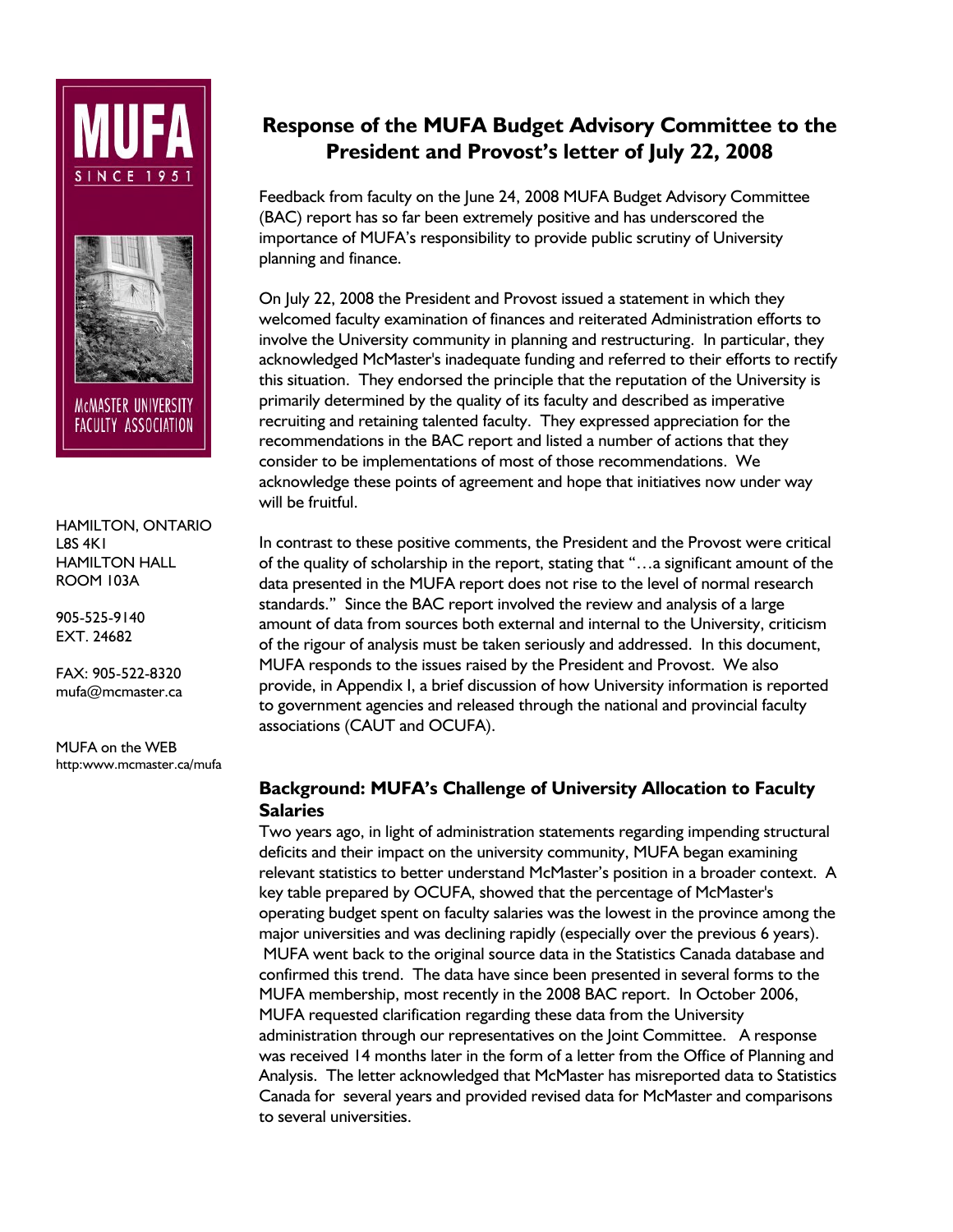In their July 22 letter, the President and the Provost were critical of the fact that the original Statistics Canada data were used in Fig. 5 of the report, rather than the revised data, even though the problems with these data were clearly disclosed and discussed in the report. Here we provide further explanation of the way that the data were presented.

#### **McMaster's Revised Data**

The revised data indicate that McMaster spent tens of millions more per year on faculty salaries than had been reported to Statistics Canada. For example, for 2000/01, McMaster is said to have spent 45.6% of its operating budget on faculty salaries, compared to a system-wide average of 30.8%, with a relatively modest variation among other universities (see Figure 1). Although these data do indeed indicate, as the Provost and the President have stated, that "… McMaster has been well above the average for the percentage of operating budget spent on academic salaries when compared to the six G13 universities in Ontario," the data are, in our opinion, difficult to believe and, in fact, appear less credible than the original data that were submitted to Statistics Canada and which have not to our knowledge been withdrawn.



**Figure 1 Percent of Operating Budget Spent on Academic Salaries** 

Note: The first five lines are from Statistics Canada data reported by each university, and the system average is an average for all Ontario universities. "McMaster-Revised" data are based on data supplied to MUFA in Dec 2007 from the McMaster Office of Planning and Analysis and are not, therefore, part of the Statistics Canada data.

We note that the revised data show the same trend as the earlier data (except for the 2005-06 data points) and that they are basically just scaled up from the original data by a factor of about 1.4. The revised data were included, in scaled form, in Fig. 2 of the BAC report, but the Revised Percentage of Budget Spent on Academic Salaries data were not shown in Fig. 5 because they seemed so obviously incorrect and have not been publicly released.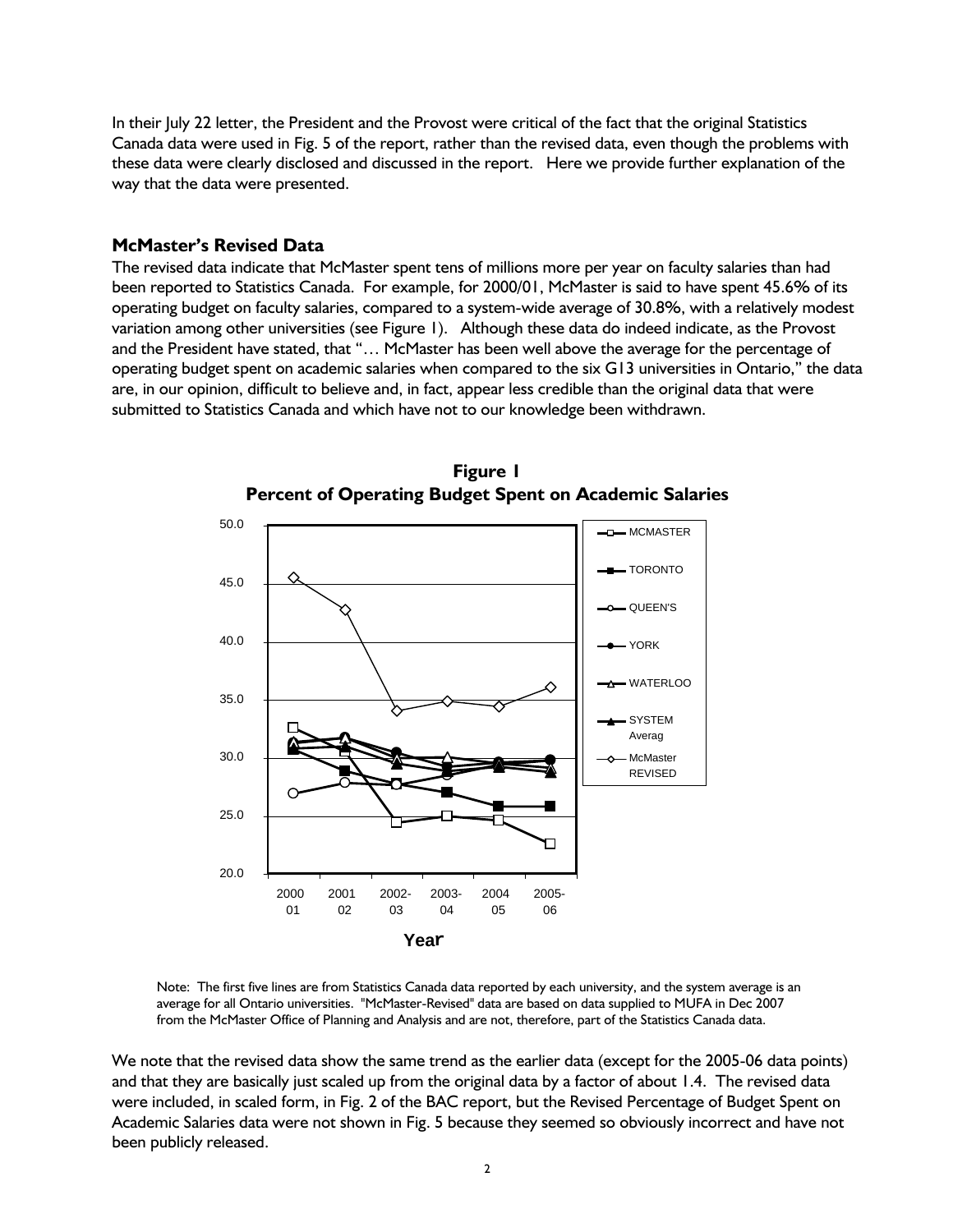The revised data are not supported by either salary data statistics that are reported separately to Statistics Canada or by MUFA's analysis of faculty salary data. It is difficult to see how a university that has a relatively poor record of faculty recruitment (See Table 1) and a ballooning student/faculty ratio, as is discussed in the BAC report, would claim to be spending a much higher fraction of its operating budget on faculty salaries than any of its competitors. It is essential for the University to recognize that it has fallen behind in faculty hiring in order to begin to rectify this shortfall.

## **Table 1 New Tenured and Tenure-Track Appointments at Research-Intensive Universities**

| New Tenured and Tenure-Track Appointments |          |         |          |         |         |        |         |
|-------------------------------------------|----------|---------|----------|---------|---------|--------|---------|
|                                           | McMaster | Queen's | Waterloo | Western | Alberta | McGill | Toronto |
| 2003/04                                   | 62       | 57      | 51       | 67      | 81      | 107    | 119     |
| 2004/05                                   | 35       | 50      | 73       | 72      | 115     | 98     | 153     |
| 2005/06                                   | 36       | 24      | 51       | 83      | 70      | 85     | 117     |
| 2006/07                                   | 31       | 44      | 64       | 70      | 77      | 77     | 158     |
| <b>TOTAL</b>                              | 164      | 175     | 239      | 292     | 343     | 367    | 547     |

Source: G10 Data Exchange: data from Statistics Canada

 NOTE: To facilitate comparison, we note that, in 2007, the FTE undergraduate enrolments at the 7 universities were: McMaster (20,114), Queen's (14,700), Waterloo (19,557), Western (26,971), Alberta (29,899), McGill (21,513), Toronto (56,957) . Enrolment data are from the Association of Universities and Colleges of Canada (AUCC).

The administration has indicated that it will modify its future reporting to ensure consistency with that of other universities. MUFA welcomes this change and also encourages the University to correct previous filings to allow correct comparisons to be made within the Ontario and Canadian university systems.

#### **Conclusions**

In conclusion we have argued that the research on which the BAC report was based is sound and that it dealt properly with incorrect data, both original and revised, that McMaster's administration has provided. The problem is that the University's financial reporting is deficient, which limits its ability to plan, to manage its resources, and to be publicly accountable.

Nevertheless it would be unfortunate if this rectifiable deficiency were to distract attention from the main point of our report which is that the University has lost sight of its core mission of education and research. It has expanded enrolment enormously without hiring enough faculty to teach, resulting in overcrowded courses and limited elective choices, while straining graduate supervisory capacity to the limit. It is essential that McMaster look inside itself, at the resources that it has, and see how these can be redirected to its core mission of education and research. This priority must not be ignored or dismissed.